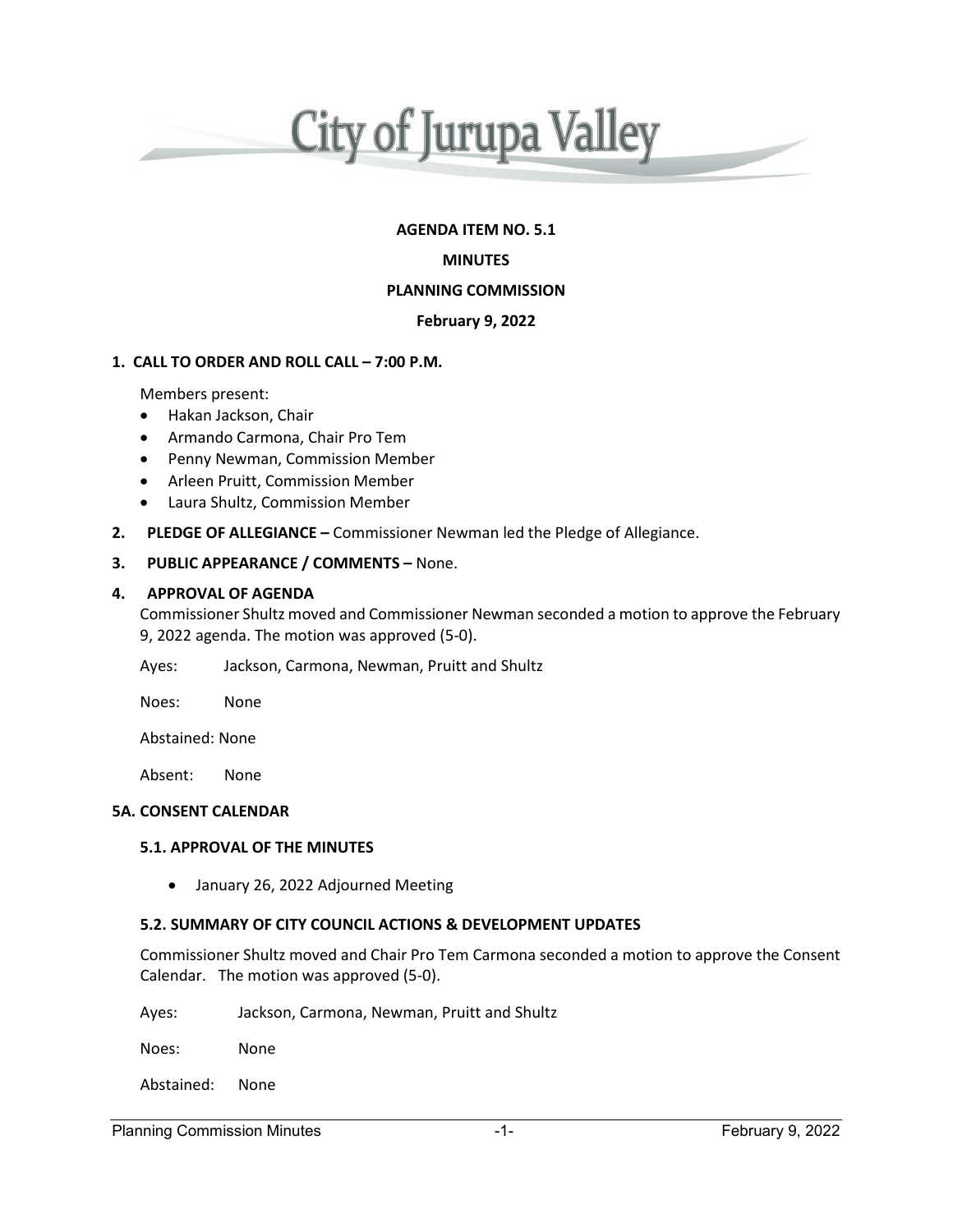

Absent: None.

### **5B. CONSIDERATION OF ANY ITEM REMOVED FROM CONSENT CALENDAR** – None.

#### **6. PUBLIC HEARINGS**

**6.1 CHANGE OF ZONE NO. 21016 (CZ21016) PROJECT: 1) REZONE LAND USE AREA 13 (LUA 13) CONSISTING OF CHANGING APPROXIMATELY 44 COMBINED ACRES LOCATED NORTH OF THE SANTA ANA RIVER AND EAST OF CREST STEEL (APN 185-210-004, 185-210-005, 185-210-009) FROM M-H (MANUFACTURING-HEAVY) TO W-1 (WATERCOURSE, WATERSHED AND CONSERVATION AREA) AND 2) REZONE LAND USE AREA 18 (LUA 18) CONSISTING OF CHANGING APPROXIMATELY 40 COMBINED ACRES (APN 169-290-005, 169-290-004, 169-290-008, 169-290-010, 169-300-015, 169- 300-002, 165-050-016) FROM R-2 AND R-R TO W-1 (WATERCOURSE, WATERSHED AND CONSERVATION AREA) AT THE SOUTHEAST CORNER OF VAN BURDEN BLVD. AND JURUPA RD. PART OF THE GENERAL PLAN CONSISTENCY PROGRAM FOR GROUP 3**

Tamara Campbell, Principal Planner provided a Power Point presentation for the General Plan Implementation Zoning Consistency for Group 3. Group 3 consists of two (2) geographic areas in the southerly, central portion of the City, Land Use Areas 13 and 18.

Location 1 is Land Use Area (LUA) 13 – Hidden Valley Open Space Area. This area is 44-acre site is currently zoned M-H (Manufacturing-Heavy). LUA 13 borders the Santa Ana River to the south and on the north by the Union Pacific Railroad tracks and an established single-family neighborhood. West of the area is zoned M-SC (Manufacturing-Service Commercial). East is vacant and located in the W-1 Zone (Watercourse, Watershed and Conservation Areas). The site is near Clay Street, General Drive and Van Buren Boulevard, but does not have access to a public street. The City Council recognizes the benefit of changing the long-term use of the land from industrial to Open-Space Conservation would protect the established residential neighborhood to the north from the negative impacts of any heavy manufacturing or industrial uses. The W-1 zone's intent is to preserve watercourses, watershed and conservation. Other conditionally permitted uses would defeat the purposes of preservation. Example of such uses are as follows: Airports and heliports; Mining Operations; Oil Drilling; RV Parks; Sports fields; and Racing and competition events, other than between humans.

The W-1 zone is recommended as an interim measure, until such time that a new zone can be created.

Location 2 is LUA 18 of Group 3 – When developing the 2017 General Plan update, the City Council changed the Land Use Map for approximately 25 parcels on the south side of Jurupa Road, west of Van Buren Boulevard, east of Pedley Road and north of 56<sup>th</sup> Street from "Business Park" and "Heavy Industrial" to "Medium Density Residential" and "Open Space – Conservation". The area along Jurupa Road are developed with scattered single-family homes, some contractor's storage yards, an auto repair shop and other light manufacturing service commercial uses. Two watercourses cross this area including a densely vegetated riparian habitat about halfway between Jurupa Road and 56<sup>th</sup> Street. It is recommended that the areas designated for "Medium Density Residential" in the General Plan be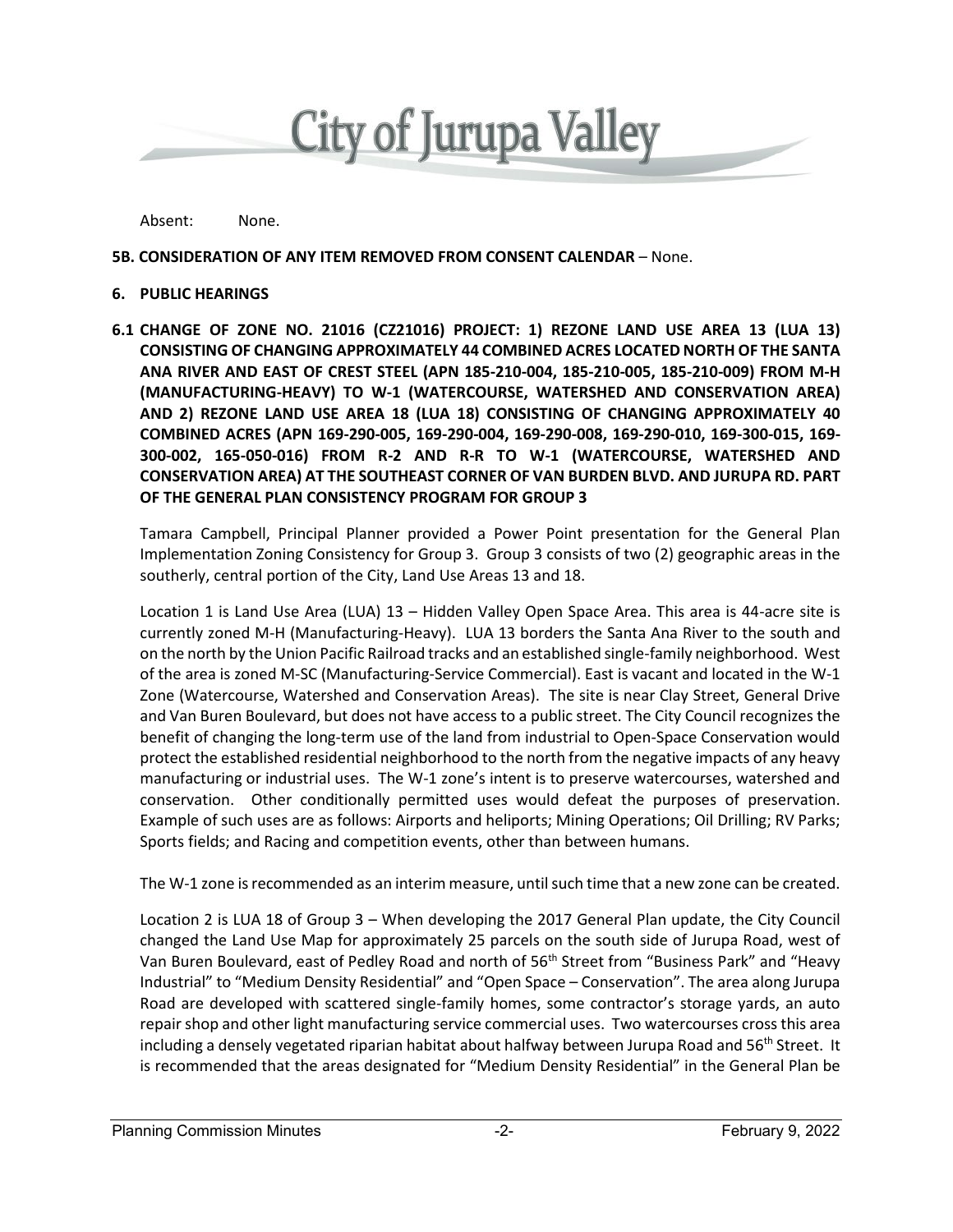

changed to R-2 (Multiple Family Dwellings) and that "W-1" zoning be placed in areas where "Open Space – Conservation" has been placed.

## **COMMISSIONER DISCUSSION**

- Inquired if a new zone can be created for open spaces
- Inquired is the W-1 Zone can be modified to remove unwanted usages

### **PUBLIC HEARING OPENED**

No comments received

### **PUBLIC HEARING CLOSED**

Commissioner Newman moved and Commissioner Shultz seconded a motion to adopt Resolution No. 2022-02-09-01 recommending that the City Council approve Change of Zone No. 21016 (CZ21016) which consists of 1) changing the zoning of approximately 44 combined acres of land north of the Santa Ana River and east of Crest Street from (M-H Manufacturing-Heavy) to W-1 (Watercourse, Watershed and Conservation Area); and 2) changing the zoning of approximately 40 combined acres of land located south of the southeast intersection of Van Buren Boulevard and Jurupa Road from M-SC (Manufacturing – Service Commercial and R-A (Residential Agricultural) to R-2 (Multiple Family Residential) and W-1 (Watercourse, Watershed and Conservation Area), with the recommendation of creating a new zone for open spaces. The motion was approved (5-0).

Ayes: Jackson, Carmona, Newman, Pruitt and Shultz

Noes: None

Abstained: None

Absent: None.

# **6.2 MASTER APPLICATION (MA) NO. 21054 (TENTATIVE PARCEL MAP NO. 38086, CONDITIONAL USE PERMIT NO. 21003, AND SITE DEVELOPMENT PERMIT NO. 21020 TO CONSTRUCT THREE (3) COMMERCIAL BUILDING ON A 4.54 ACRE SITE LOCATED SOUTHWEST CORNER OF ARMSTRONG ROAD AND SIERRA AVENUE (APNS 174-340-044, 174-340-042) APPLICANT TRACTOR SUPPLY COMPANY**

Kumail Raza, Associate Planner, provided a staff report and PowerPoint presentation for this item. The applicant is proposing to develop a 4.54-acre site with three commercial buildings (Tractor Supply retail store and two drive thru restaurants) at the southwest corner of Armstrong Road and Sierra Avenue. The applicant is proposing to develop the site in two phases. Phase 1 would consist of the development of Parcel 1 the construction of a Tractor Supply retail store, potential construction of the greenhouse and garden supply storage areas and parking area with landscaping. Phase 2 would consist of the development of Parcels 2 and 3, each with a drive-thru restaurant building. Phase 2 would be subject to a separate entitlement review of the drive-thru architecture, and floor plans. The proposed project requires the following entitlements: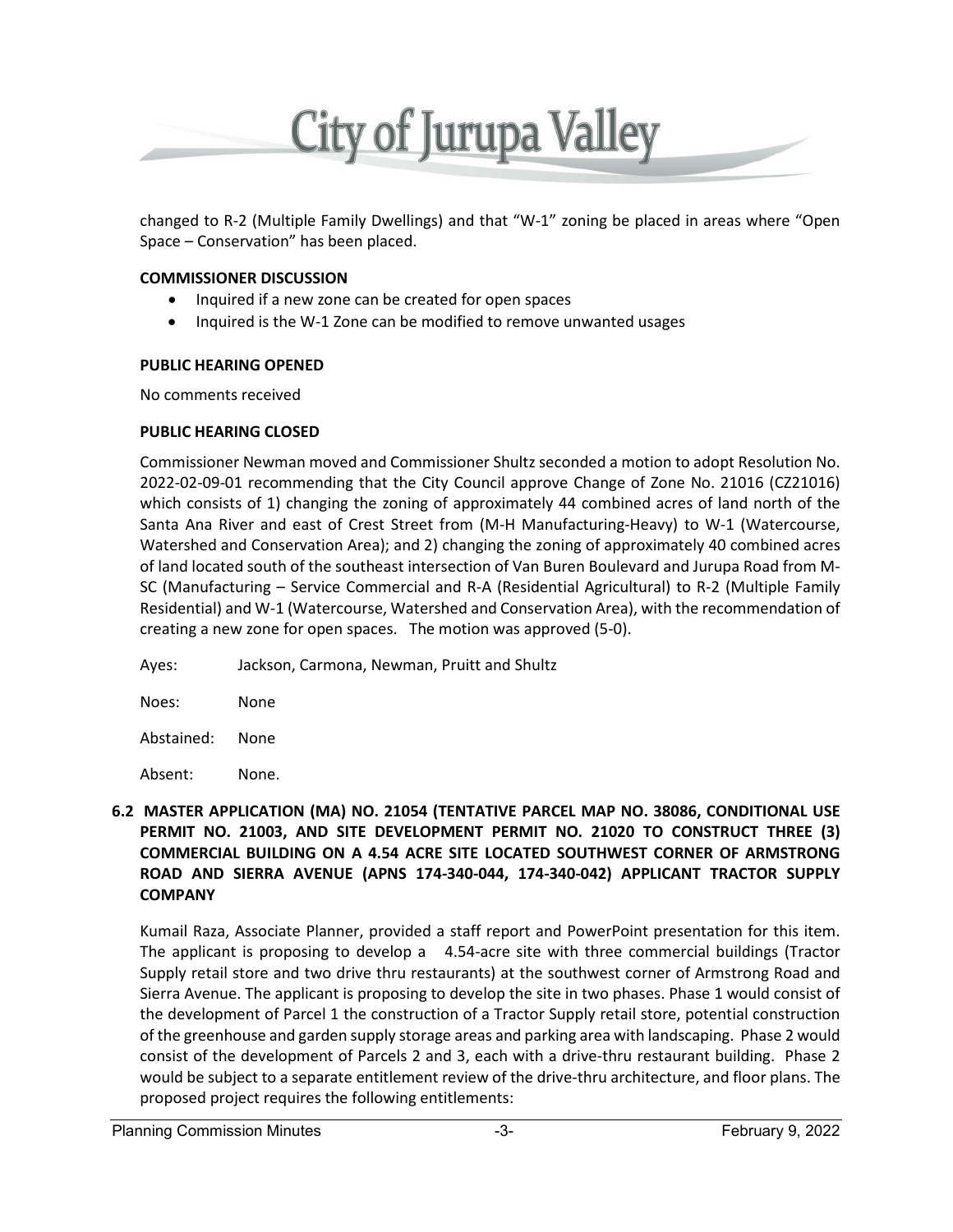

- Tentative Parcel Map: Subdivided project site into three parcels for each building and its respective parking area;
- Conditional Use Permit: Constructions of 18,800 square-foot Tractor Supply commercial building with a combined 18,668 square feet of outdoor storage; and
- Site Development Permit: Construction of 3,080 square-foot and 2,130 square foot drivethru restaurants.

The proposed project will develop a vacant parcel at a prominent commercial corner in the Sunnyslope area of the City. The project incorporate high quality architecture that recognizes and promotes the City's equestrian heritage, provide high quality decorative landscaping, and provide important off-site improvements to the public right-of-way. The proposed project will also promote commercial activities, and the creation of local jobs within the City.

Associate Planner Raza informed the Commission that the City received an email from Rose Perez in opposition of the project.

## **PUBLIC HEARING OPENED**

Steve Powell, Applicant thanked the Commissioners and provided a PowerPoint Presentation on his proposed project.

Rose Perez, resident, spoke in opposition of the project. Mrs. Perez addressed concerns regarding traffic, overnight parking noise and transients.

Tom Elder, resident, spoke in opposition of the project. Mr. Elder expressed concerns regarding traffic.

# **PUBLIC HEARING CLOSED**

# **COMMISSIONERS DISCUSSION**

- Truck Traffic circulation concerns were clarified by the Engineering staff
- Requested staff to assist the Developer to engage with potential sit down restaurants
- Prohibit deliveries between the hours of 9:00 P.M. 6:00 A.M. to help mitigate noise to the surrounding residential homes.
- Applicant shall provide a Security Plan reviewed and approved by the Sheriff's Department and Public Works addressing security camera placement and signage for no Overnight Parking
- Applicant shall post signage for No egress/digress off of the Sierra Avenue parkway
- Amend Condition Number 3.7.2 on page 11 of Exhibit B of the proposed Resolution to include 10 feet "wide" equestrian trail.

Commissioner Newman moved and Commissioner Shultz seconded a motion to adopt Resolution No. 2022-02-09-02 approving Tentative Parcel Map No. 38086, Conditional Use Permit No. 21003, and Site Development Permit No. 21020 to allow for the construction of a 42,678 square-foot commercial